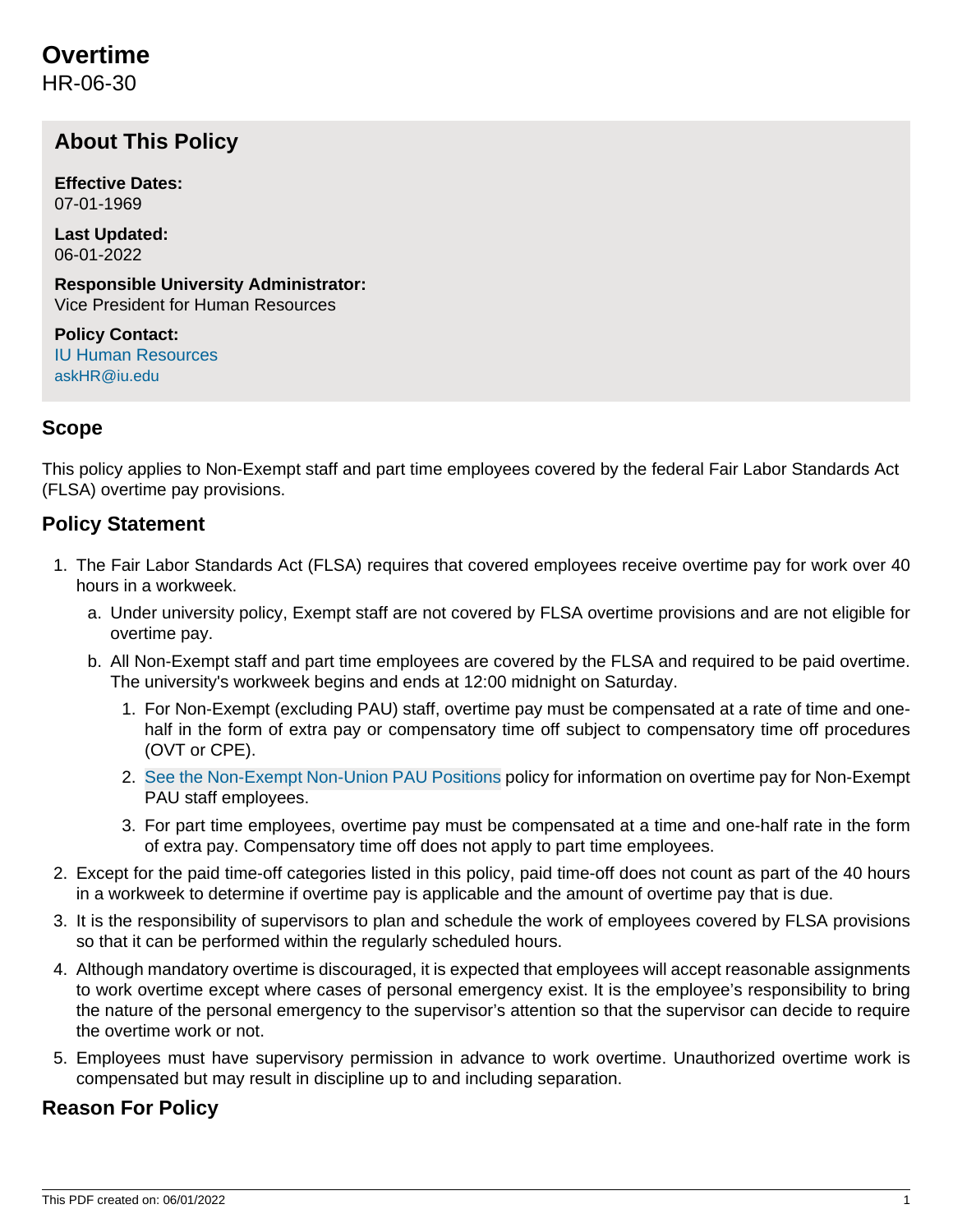The Fair Labor Standards Act is complex, with a long history of federal regulations and rulings written to explain and apply the act. This policy provides university managers and supervisors with directions necessary to comply with overtime pay provisions of FLSA.

## **Procedure**

## **Assigning overtime work for Non-Exempt staff and part time employees**

- 1. When overtime work is scheduled in advance, units should:
	- a. Schedule qualified staff employees so that they rotate having the opportunity to work the hours.
	- b. Schedule qualified staff employees according to their seniority within an occupational unit.
		- 1. Non-Exempt CWA staff employees are scheduled overtime according to their university seniority.
	- c. Provision b. above does not apply when the assignment is for the time immediately before or after the staff employee's regular hours, and the work is the continuation of the employee's regular work assignment.
	- d. Units may have other overtime assignment arrangements for which there are long-standing practices and mutual, written agreements between management and a union which the parties recognize.
- 2. Before overtime can be assigned to a part time employee within an occupational unit, the work must first be offered to all staff employees within the respective employee group (i.e., Non-Exempt staff).
- 3. When selecting a staff or part time employee to work the assignment, it is the unit's prerogative to determine whether an employee is qualified and can satisfactorily perform the required work.

## **Paid time-off that counts toward overtime pay for staff employees**

- 1. The following six categories of paid time-off count as part of the 40 hours in a workweek to determine if overtime pay is applicable and the amount of overtime pay that is due.
	- a. [Adverse Weather](https://policies.iu.edu/policies/hr-11-20-adverse-weather/index.html)  (WTH)
	- b. [Adverse Working Conditions](https://policies.iu.edu/policies/hr-11-10-adverse-unsafe-conditions/index.html)  (ADW)
	- c. [Emergency Rest Time](https://policies.iu.edu/policies/hr-03-50-premium-pay/index.html)  (ERT)
	- d.  $H$ oliday (HOL) and (HTK)
	- e. [Injury with pay](https://policies.iu.edu/policies/hr-11-30-injury-job/index.html) (INJ)
	- f. Union Administrative Time (UNB) – [CWA,](https://policies.iu.edu/policies/hr-12-60-union-administration-relations-cwa/index.html) [AFSCME Police,](https://policies.iu.edu/policies/hr-12-40-union-administration-relations-police/index.html) or [AFSCME Service](https://policies.iu.edu/policies/hr-12-50-union-administration-relations-service/index.html).
- 2. All other categories of paid time-off do not count as part of the 40 hours in a workweek to determine if overtime pay is applicable.
- 3. When an employee uses paid time off applied to any of these other categories (vacation, income protection time (sick time), PTO, etc.), there may be work hours outside the employee's regular schedule that do not qualify to be paid as overtime. These hours worked will be compensated at a straight time rate, either in the form of pay or compensatory time off at the unit's choice. Use the following payroll codes for these hours:
	- a. NEP Non-overtime eligible pay
	- b. NEC Non-overtime eligible comp time (no pay)
- 4. In units that permit flexible or alternate work schedules, adjustments may occur in the number of hours applied to time off. The amount of time applied to paid time-off or absent without pay may be reduced so that the total of time off and time worked equals 40 hours with no NEP or NEC time.

### **Compensation for overtime work for Non-Exempt (excluding PAU) staff, part time employees.**

1. Non-Exempt (excluding PAU) staff must receive overtime compensation for hours worked more than 40 hours in a workweek. The overtime compensation shall be at a time and one-half rate, either in the form of pay or compensatory time off. Compensatory time off is subject to the rules below (OVT or CPE).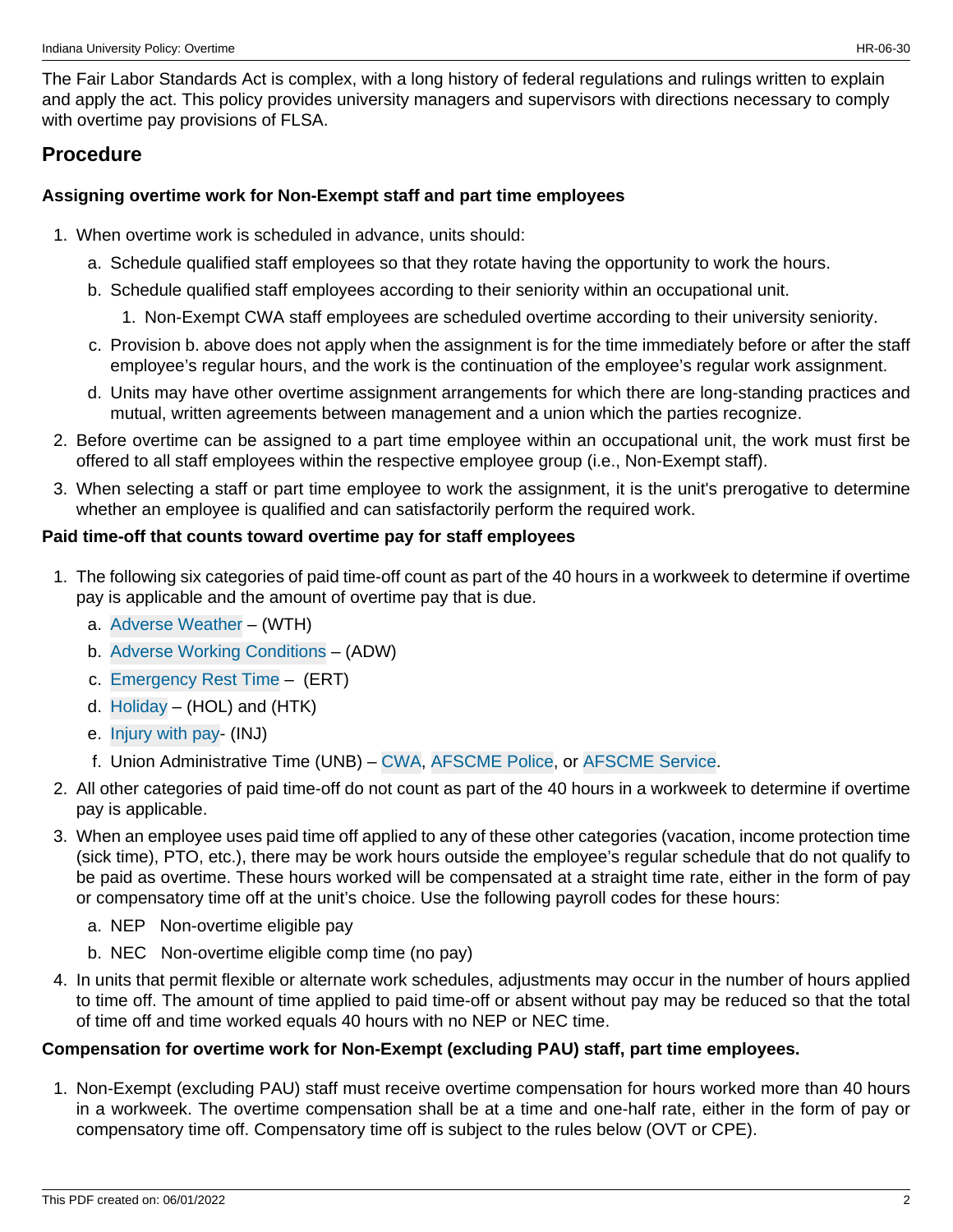- a. Part time employees receive overtime pay at the rate of time and one-half for the overtime work performed for hours worked over 40 hours per workweek (OVT). Compensatory time off does not apply to part time employees.
- 2. The rate used to determine the time and one-half FLSA rate will be calculated to include [temporary pay,](https://policies.iu.edu/policies/hr-03-90-temporary-pay/index.html) [reward](https://policies.iu.edu/policies/hr-03-70-reward-recognition-plans/index.html) [and recognition pay,](https://policies.iu.edu/policies/hr-03-70-reward-recognition-plans/index.html) [premium pay,](https://policies.iu.edu/policies/hr-03-50-premium-pay/index.html) or other pay that the employee received during the workweek.

#### **Compensation for overtime work for Non-Exempt PAU staff**

- 1. Non-Exempt PAU staff employees must receive overtime compensation for hours worked over 40 in a workweek.
- 2. Overtime compensation for Non-Exempt PAU staff employees utilizing exchange hours.
	- a. The overtime compensation shall be at a rate equal to half-time (0.50) the rate for the work performed (OVS) plus additional exchange hours earned (EHE) equal to the time worked over 40 during the workweek. The half-time compensation must be in the form of pay.
- 3. Overtime compensation for Non-Exempt PAU staff employees utilizing actual time worked.
	- a. The overtime compensation shall be at the rate of time and one-half for the work performed for hours worked over 40 hours per workweek (OVT).
- 4. Compensatory time-off does not apply to Non-Exempt PAU staff.
- 5. The rate used to determine the time and one-half FLSA rate will be calculated to include [temporary pay,](https://policies.iu.edu/policies/hr-03-90-temporary-pay/index.html) [reward](https://policies.iu.edu/policies/hr-03-70-reward-recognition-plans/index.html) [and recognition pay,](https://policies.iu.edu/policies/hr-03-70-reward-recognition-plans/index.html) [premium pay,](https://policies.iu.edu/policies/hr-03-50-premium-pay/index.html) or other pay that the employee received during the workweek.
- 6. Additional options for compensating Non-Exempt PAU staff who work over their standard weekly hours but less than 40 hours are available in the [PAU policy](https://policies.iu.edu/policies/hr-06-40-pau-positions/index.html).

#### **Rules related to compensatory time off for Non-Exempt (excluding PAU) staff (Compensatory time off does not apply to Non-Exempt PAU staff and part time employees)**

- 1. It is management's choice as to which form of overtime pay is used, and the decision should be communicated to the employee before the overtime is worked.
- 2. Non-Exempt (excluding PAO and PAU) staff employees should not accumulate more than 80 hours of compensatory time.
- 3. Staff classified as Non-Exempt PAO staff should not accumulate more than 160 hours of compensatory time.
- 4. The campus human resources office may approve higher accumulations up to the FLSA limit of 240 hours for unusual circumstances in the university's best interest.
- 5. Indiana University Human Resources may approve accumulations up to the FLSA limit of 480 hours for law enforcement, fire protection, emergency response personnel, and employees engaged in seasonal activities.
- 6. Unless a campus has established a different procedure when the maximum accumulation has been reached, payment at a pay rate equal to one and one-half (1.5) the regular rate for the work performed is the only option until the accumulated compensatory time drops below the limit.
	- a. For Non-Exempt staff (excluding PAO and PAU), all compensatory time off accumulated by an employee over 80 hours on November 1st will be paid (CMP) in the first pay period following November 1st. At this time, employees may choose to be paid for any accumulated compensatory time between 40 and 80 hours (CMP).
- 7. Accumulated compensatory time off may be taken whenever mutually agreeable with the employee and the supervisor. See the [Family and Medical Leave Act \(FMLA\) Rights policy](https://policies.iu.edu/policies/hr-05-20-fmla-family-medical-leave/archived-1jan2019.html) for the provisions related to the use of compensatory time during an FMLA covered absence.
- 8. A unit may convert accumulated compensatory time to pay at any time.
- 9. When an employee promotes, demotes, or transfers to another unit or a position in the same unit not eligible for overtime compensation, any accumulated compensatory time must be granted as time off or pay before the move.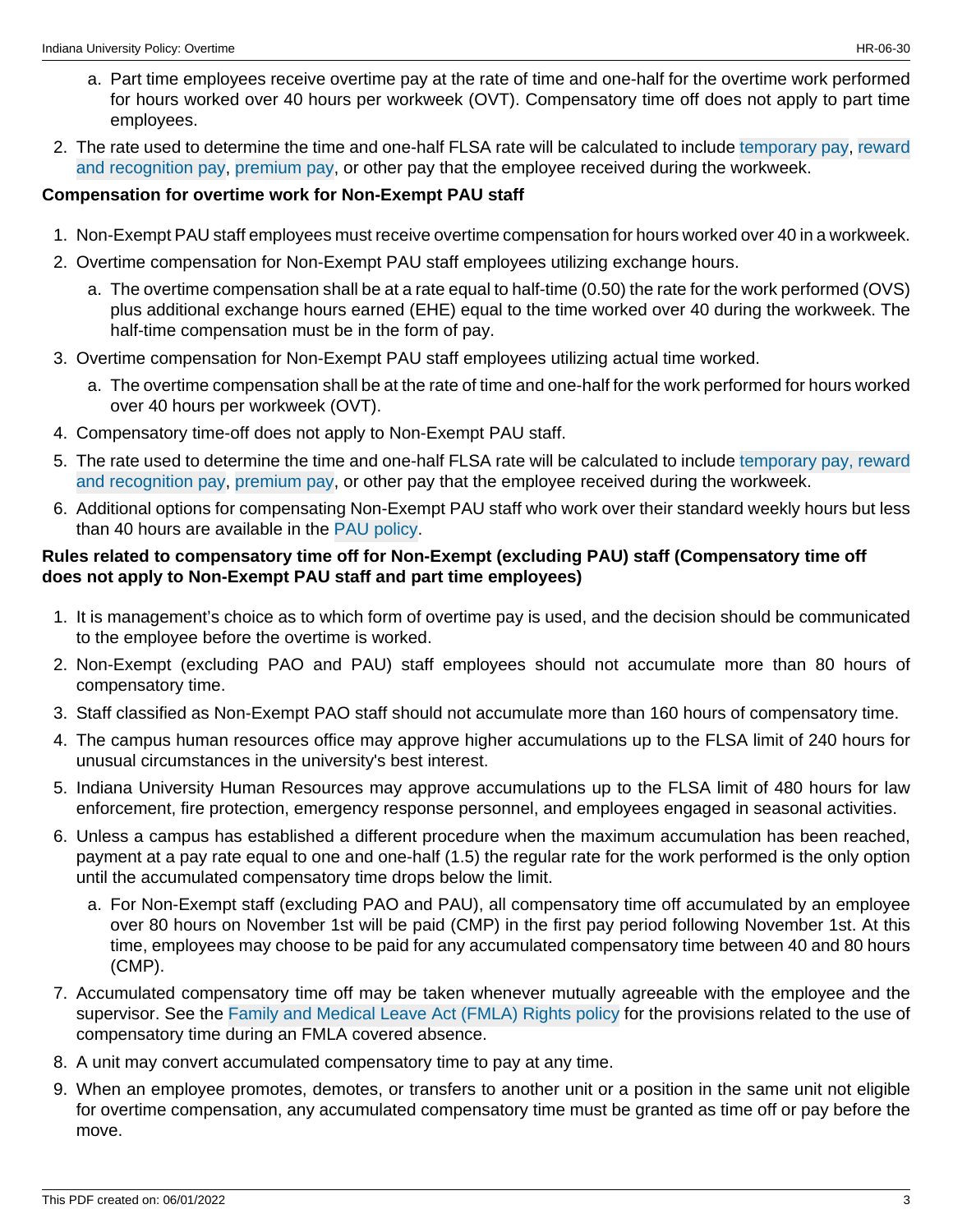10. Employees are paid any unused accruals of compensatory time when they separate from the university, either voluntary or involuntarily.

#### **Finishing up at the end of a workday for Non-Exempt staff (excluding PAU) and part time employees**

- 1. At the end of a workday, employees occasionally need less than 15 minutes to complete their duties. Employees may be compensated for this time by allowing them to arrive at work late or leave work early on another day of the same workweek. The late arrival or early departure time must not exceed the time it takes to finish.
- 2. When finishing up results in more than 40 hours being worked, the excess is recorded as overtime at the end of the workweek.

#### **Secondary employment for Non-Exempt staff and part time employees**

- 1. A full or part-time Non-Exempt staff employee may be employed as a part time employee in another unit, or a part time employee may have multiple part time jobs.
- 2. When an employee has more than one job, the overtime compensation will be based on the total hours worked in all jobs and a weighted average calculation for each workweek. This calculation uses the rates of all jobs for which work time was recorded during the workweek.
- 3. For staff employees with part time jobs, overtime will be applied to the time worked in the part time job first. Overtime will only be applied to the staff job when the time worked in the staff job exceeds 40 hours in the workweek.
- 4. For part time employees with multiple part time jobs, overtime will be applied to the job or jobs worked after exceeding 40 work hours in the workweek.

#### **Overtime for supervisory staff**

1. Supervisory staff should not work overtime or assign themselves overtime unless they are scheduled to supervise employees working overtime. If sufficient Non-Exempt staff (excluding PAO and PAU) are not available, a general supervisory staff member may be scheduled to perform the required work.

#### **Unit and employee responsibilities**

- 1. Units are responsible for:
	- a. Maintaining records of overtime worked and compensatory time earned and used.
	- b. Accurately reporting overtime worked and compensatory time earned and used on the university timekeeping system.
- 2. Employees are responsible for:
	- a. Obtaining supervisory authorization before working any overtime.
	- b. Recording actual time worked under the [Work Schedules and Hours for Non-Exempt Employees](https://policies.iu.edu/policies/hr-06-70-work-schedules-non-exempt/index.html) and [Recording and Reviewing Time Worked by Non-Exempt Employees](https://policies.iu.edu/policies/fin-pay-020-recording-reviewing-time-worked-non-exempt-employees/index.html) policies.

## **Definitions**

- 1. The university's workweek is defined as beginning and ending at 12:00 midnight on Saturday.
- 2. Overtime is defined as hours worked more than 40 hours in a workweek.

### **Sanctions**

Managers, supervisors, and employees who violate this policy are subject to disciplinary action, up to and including termination.

### **Additional Contacts**

Campus HR offices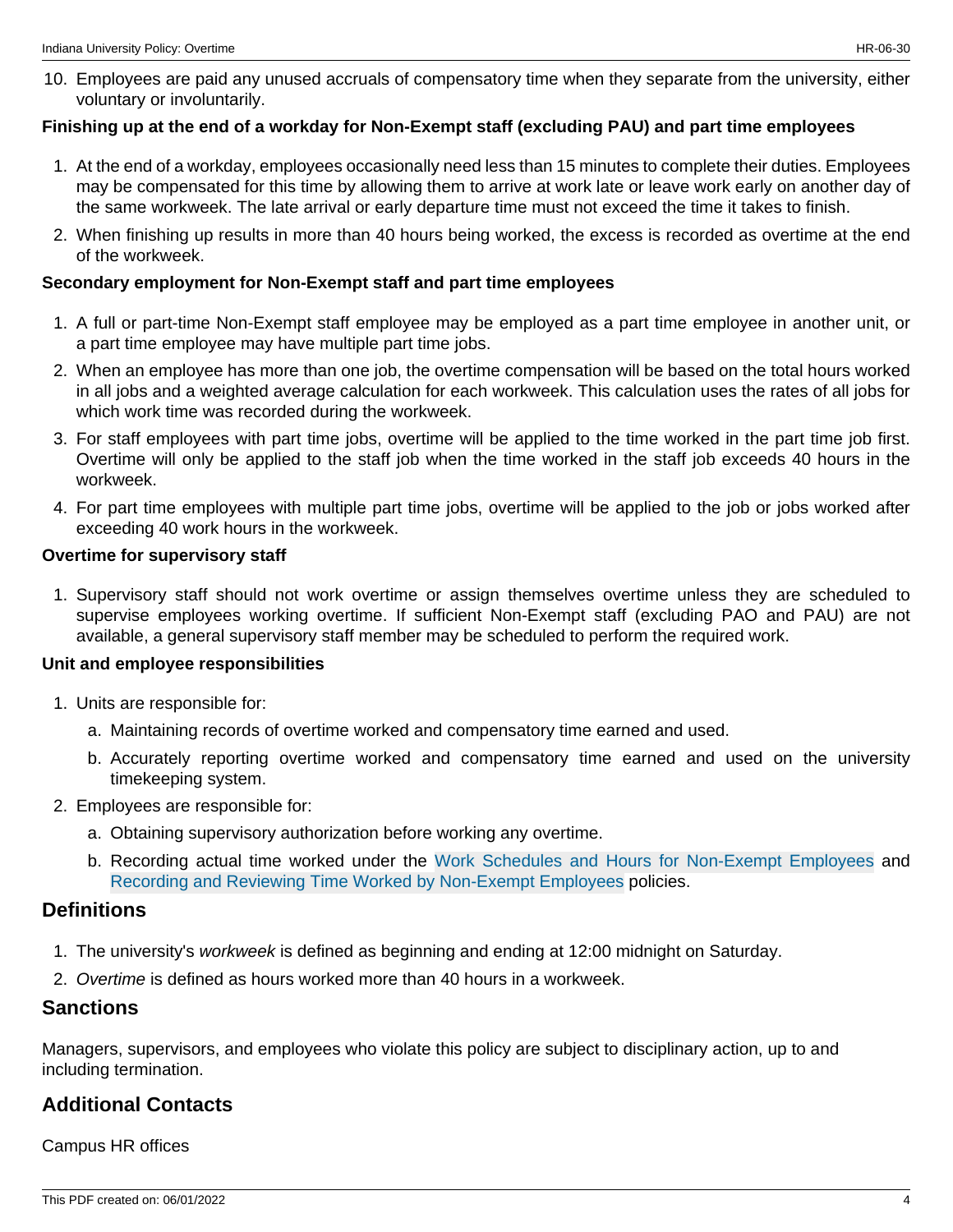#### [Various](http://hr.iu.edu/welcome/contact-address.htm)

### **History**

The Fair Labor Standards Act (FLSA) was originally passed in 1938 and has been amended numerous times since then. In addition to regulations on overtime pay, the FLSA establishes minimum wage, recordkeeping, and child labor standards affecting full-time and part-time workers in the private sector and in Federal, State, and local governments.

### **June 2022**

Updated "temporary" employee nomenclature to "part time".

## **December 2021**

IU HR completed a full and substantive review to assess the ongoing need and effectiveness.

## **July 2021**

Updates made to AFSCME Service procedures based on union discussions.

## **February 2021**

Updated the staff employee group terms and the excess comp time payout date for Non-Exempt Non-Union Service staff due to Job Framework Redesign Project.

#### **July 2019**

Updates made to CWA procedures based on union discussions.

#### **January 2018**

Updated to correct an error created by the HR policies project.

#### **November 2017**

Updated to remove PAS salary plan

#### **December 2016**

Revised to add PAS salary plan

#### **February 2016**

Replaced the following policies:

| <b>AFSCME Police</b>                                             | Overtime Pay for Staff and Temporary Employees       |
|------------------------------------------------------------------|------------------------------------------------------|
| <b>AFSCME Service</b>                                            | 6.2 - Overtime Pay for Staff and Temporary Employees |
| <b>CWA</b>                                                       | 5.3 - Overtime Pay for Staff and Temporary Employees |
| Professional and Support/Service Staff<br>not covered by a union | 4.4 - Overtime Pay for Staff and Temporary Employees |
| Temporary                                                        | 4.2 - Overtime Pay for Staff and Temporary Employees |

Replaced parts of the following policies:

| <b>CWA</b>                                                       | <b>Professional Staff and</b><br><b>Support and Service Staff</b><br>not Covered by a Union |
|------------------------------------------------------------------|---------------------------------------------------------------------------------------------|
| 10.2 Rules and Guidelines for Filling Positions<br>$\bullet$ F.1 | 3.2 Filling Positions<br>$\bullet$ G.1.a.<br>$\bullet$ G.1.b.                               |

## **Related Information**